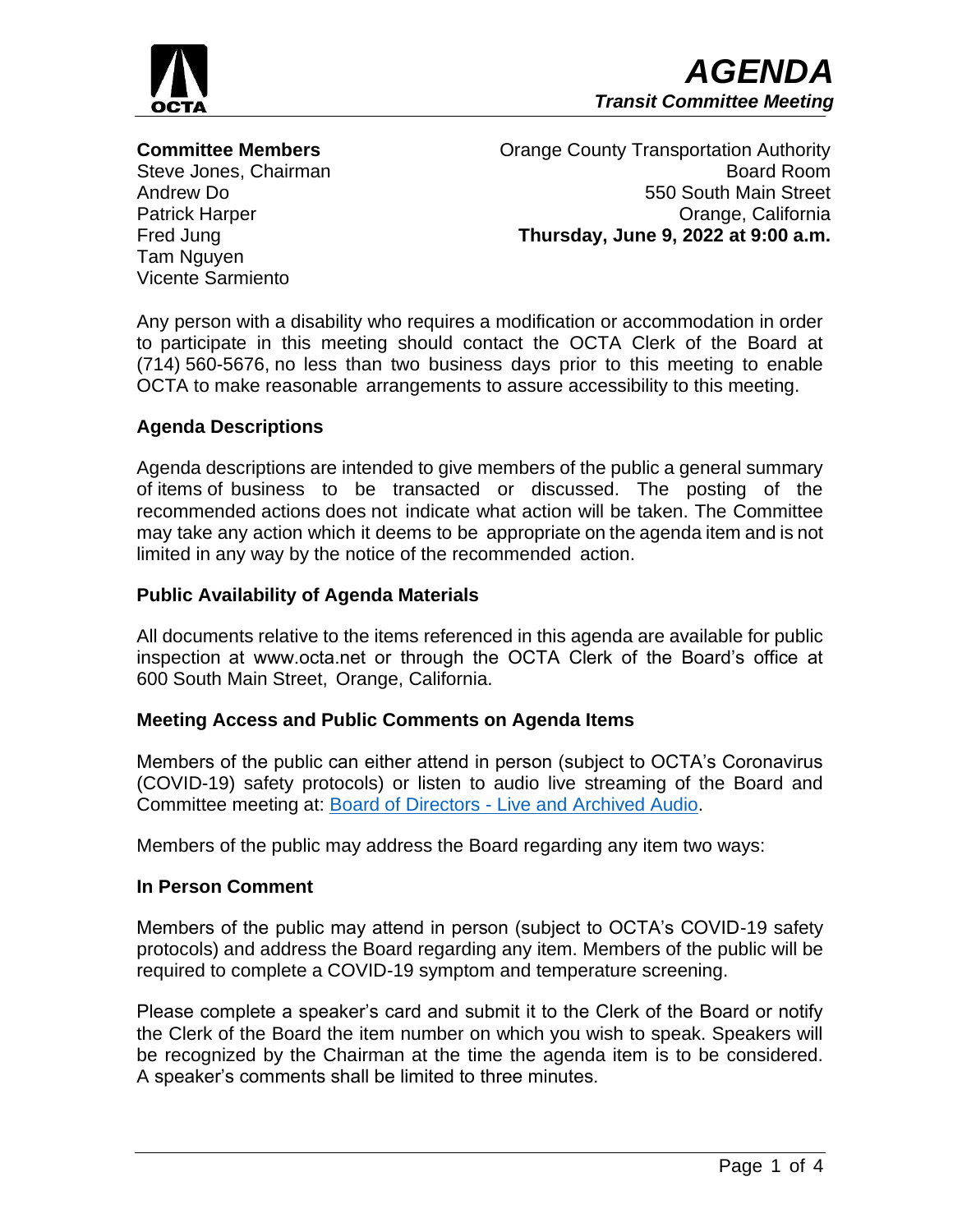

# **Written Comment**

Written public comments may also be submitted by emailing them to [ClerkOffice@octa.net,](mailto:ClerkOffice@octa.net) and must be received no later than **5:00 p.m. the day prior to the meeting**. If you wish to comment on a specific agenda item, please identify the item number in your email. All public comments that are timely received will be part of the public record and distributed to the Board. Public comments will be made available to the public upon request.

# **Call to Order**

**Pledge of Allegiance** Director Do

# **Special Calendar**

There are no Special Calendar matters.

# **Consent Calendar (Items 1 through 3)**

All items on the Consent Calendar are to be approved in one motion unless a Committee Member or a member of the public requests separate action or discussion on a specific item.

# **1. Approval of Minutes**

Approval of the minutes of the Transit Committee meeting of May 12, 2022.

**2. Radio Voice Over Internet Protocol Pilot for Paratransit Vehicles** Michael Beerer/Andrew Oftelie

## **Overview**

The Orange County Transportation Authority's existing radio system for the paratransit vehicles will reach the end of its useful life and will need to be replaced in five years. Board of Directors' approval is requested for a pilot program using six paratransit vehicles to test functionality and operation of a new solution to replace the existing radio system.

# **Recommendation**

Authorize the Chief Executive Officer to negotiate and execute sole source Agreement No. C-2-2165 between the Orange County Transportation Authority and Conduent Transport Solutions, Inc., in the amount of \$250,000, for a one-year term, for an Intelligent Transportation Management System radio voice over internet protocol pilot program for paratransit vehicles.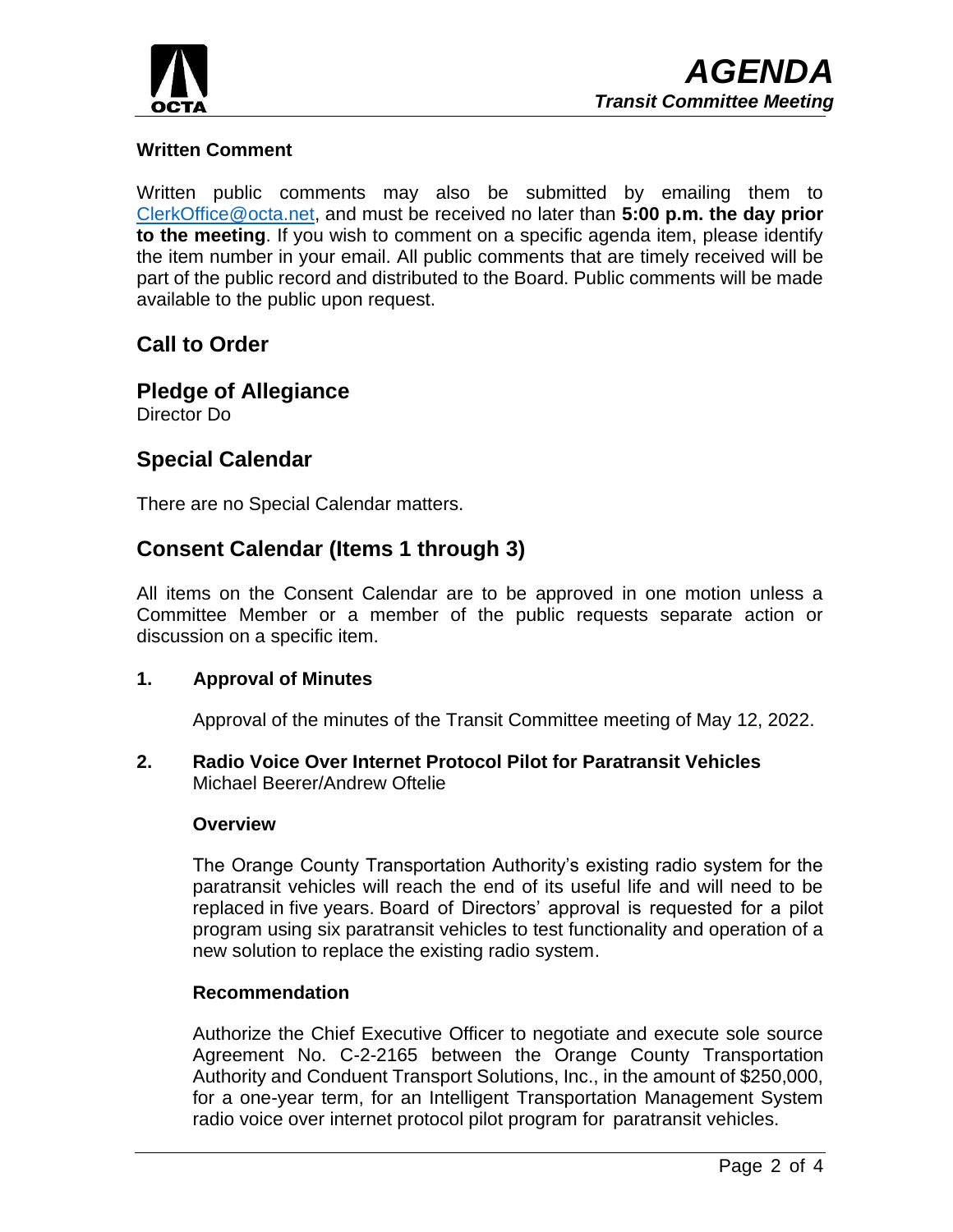

**3. Bus Operations Performance Measurements Report for the Third Quarter of Fiscal Year 2021-22** Johnny Dunning, Jr.

### **Overview**

The Orange County Transportation Authority operates fixed-route bus and demand-response paratransit service throughout Orange County and into neighboring counties. The established measures of performance for these services assess the safety, courtesy, reliability, and overall quality of the services. This report summarizes the year-to-date performance of these services through the third quarter of fiscal year 2021-22.

### **Recommendation**

Receive and file as an information item.

# **Regular Calendar**

**4. Approval to Adopt the Mitigated Negative Declaration Finding for the Orange County Maintenance Facility Project** Lora Cross/James G. Beil

### **Overview**

On July 21, 2020, the Orange County Transportation Authority in cooperation with the Southern California Regional Rail Authority, entered into a Cooperative Agreement which defined roles, responsibilities, and funding for the preliminary engineering and environmental phase for the Metrolink Orange County Maintenance Facility. The Orange County Transportation Authority has been the lead on the preliminary engineering and environmental documentation. The Board of Directors' adoption of the Mitigated Negative Declaration and Mitigation Monitoring and Reporting Program is required for the project to advance to the next phase.

### **Recommendation**

Adopt Resolution No. 2022 025 to adopt the Mitigated Negative Declaration and Mitigation Monitoring and Reporting Program, pursuant to the California Environmental Quality Act, for the Metrolink Orange County Maintenance Facility.